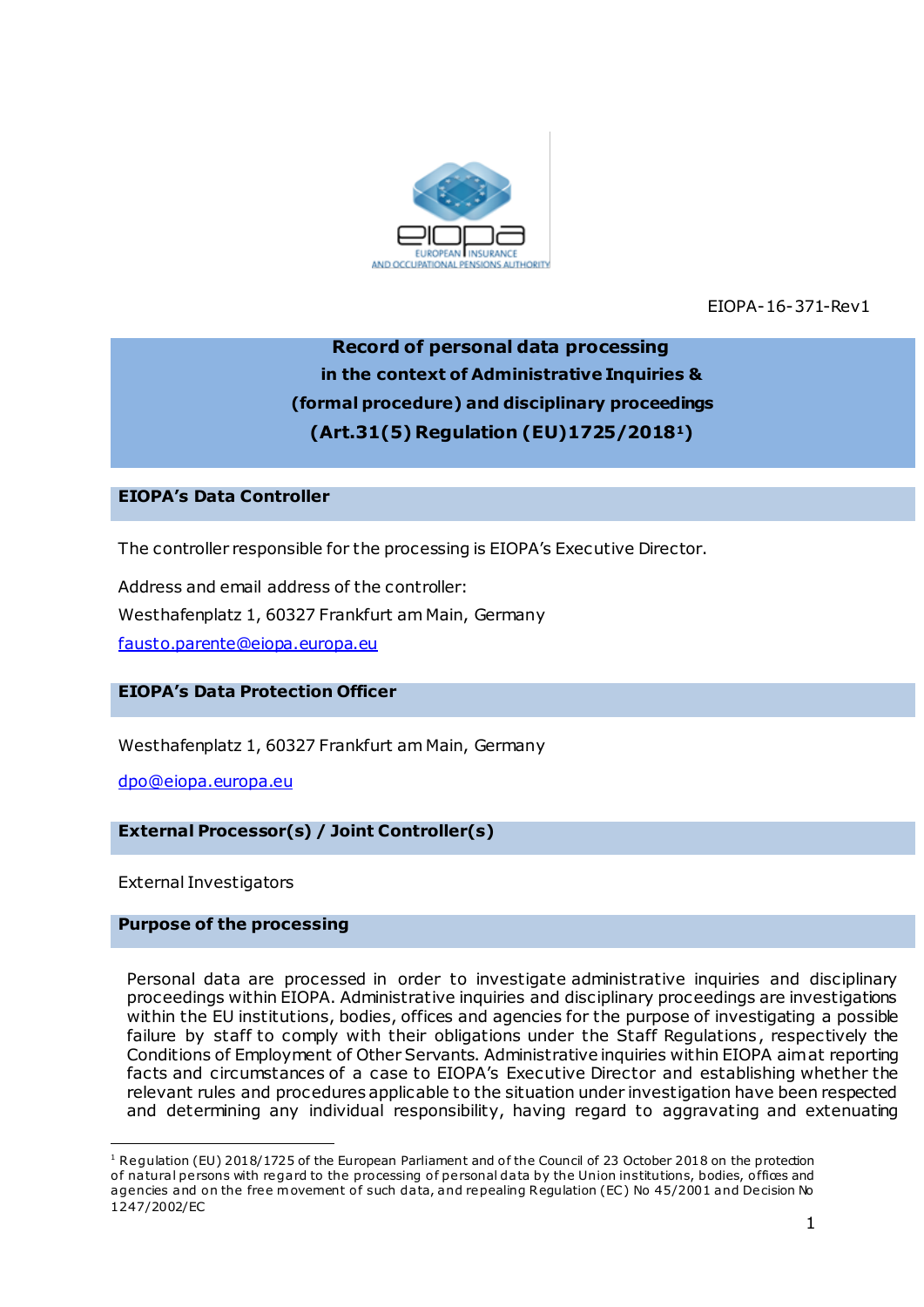circumstances. An administrative inquiry can be preceded by a preliminary assessment to determine a beginning of proof of the potential allegation.

Disciplinary proceedings may be opened following administrative inquiries based on established facts and the degree of responsibility of the person concerned.

### **Categories of data subjects & Personal data collected**

During preliminary assessments, administrative inquiries and disciplinary proceedings, the appointed assessor, investigators, the Appointing Authority or the Disciplinary Board may use any of the means legally available to them for collecting identification data, professional data and other personal data relevant for their investigation, including obtaining documents, carrying out on-the-spot investigations (including accessing computer data) and summoning any person subject to the Staff Regulations to provide information. They can also request assistance from any other relevant person.

Data may be used to evaluate the information received and assess whether wrongdoing has occurred. Data comprises information on:

(1) the behaviour, action, inaction of persons subject of an investigation, a pre-disciplinary or a disciplinary procedure;

(2) the legal qualification of the behaviour, action, inaction with regard to the Staff Regulations/ CEOS and other obligations;

(3) the individual responsibility of the person concerned, including his/her financial responsibility (Article 22 Staff Regulations);

(4) imposed sanctions, including potential disciplinary measures.

### **Recipients of personal data**

The appointed assessor and investigators have access to the information relevant for the administrative inquiry.

In addition, in accordance with the relevant legal provisions, during or after the closure of an inquiry or disciplinary proceedings that may possibly follow, personal data may be communicated on a strict need-to-know basis to:

- other relevant parties such as witnesses (name of parties),

- representatives of the allegator and/or person concerned (name of counterparty),

- the Appointing Authority (Complete file of investigation, pre-disciplinary and disciplinary procedure),

- the Disciplinary Board (Complete file of investigation, pre-disciplinary and disciplinary procedure),

- OLAF (name of the parties and disciplinary decision in case of investigation by OLAF),

Ombudsman, Court (European, national), the European Court of Auditors, the Commission Internal Audit Service, the European Data Protection Supervisor

-the Paymaster Office (disciplinary decision if financial impact),

- other relevant EIOPA staff,

- the Management Board/ Board of Supervisors in cases concerning, respectively, the Executive Director or the Chairperson

- external lawyers.

**Transfer of personal data to a third country or international organisation. If so, to which ones and with which safeguards?**

No personal data are sent to a third country or an international organisation in the context of this processing activity.

**Retention period**